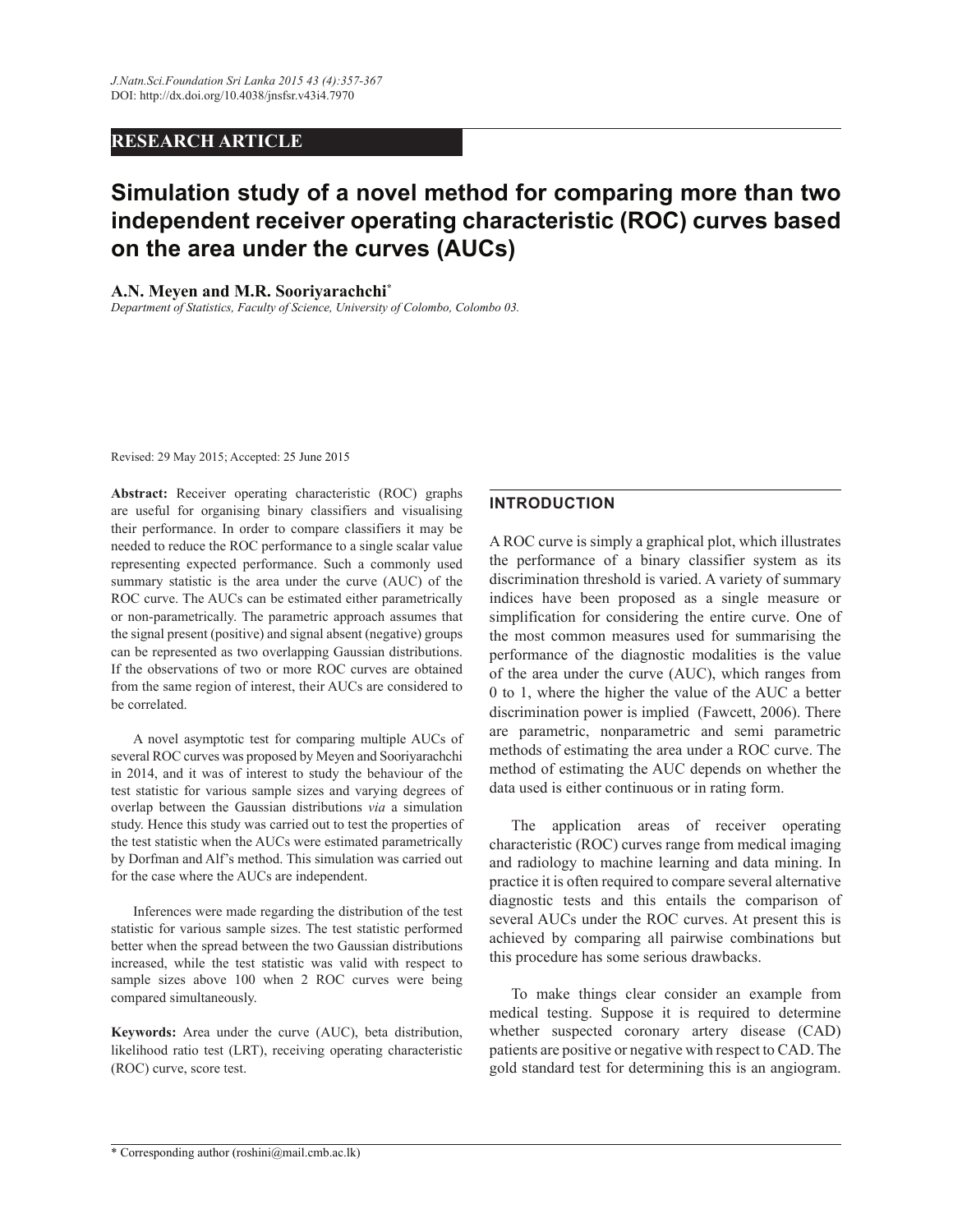However an angiogram is a very expensive diagnostic tool and specially in developing countries like Sri Lanka only a few persons can afford this test. Two substitute tests for diagnosing CAD are the coronary stress test (CST) and non-invasive carotid artery ultrasound of the neck (NICAUN). In order to compare the performance of the two substitute tests with respect to that of an angiogram, two independent groups of patients of size m and n, respectively can be selected. One group will be given the angiogram and CST and the other group will be given the angiogram and NICAUN. The comparison of each substitute test with respect to the angiogram will be done using the AUCs of the respective ROC curves, which are constructed by plotting the sensitivity versus (1-specificity) for varying discrimination threshold values (Fawcett, 2006). As the two groups of patients are independent the AUCs will also be independent. This corresponds to the comparison of two independent AUCs.

 An asymptotic test for comparing several AUCs under the curves has been proposed by Meyen and Sooriyarachchi (2014) and it is of interest to study the effectiveness of this method and validate its properties. Therefore, the motivation of this study arose to address the need for such proper simulation based analysis.

 No proper study concerning the properties of the asymptotic test proposed by Meyen and Sooriyarachchi (2014) has been carried out yet. An important assumption of this test is that the AUCs are multivariate normally distributed. Therefore it was of interest to study the properties of the test under different circumstances, as in many real life applications the AUCs may not be multivariate normally distributed. The study determined the appropriate sample sizes and checked the null distribution of the proposed statistic, whilst identifying its limitations. Here the sample size corresponds to the size of the sample used for generating the ROC curve and its AUC. In the simulation study each sample generates a ROC curve. The type of classifier used here is binary.

 To carry out this study it was necessary to implement a programme of the Dorfman and Alf method of maximum likelihood estimation (Dorfman & Alf, 1969) in order to estimate the parameters needed to calculate the AUC. The language used for this implementation was C. Furthermore, the analysis of AUCs of ROC curves was carried out for categorical rating-scale data where 3 categories were considered for uncorrelated ROC curves with two ROC curves being compared at once. As per previous research carried out by Cleeves (2002), it was decided to simulate data for sample sizes of 20, 50, 100, 120,140, 250 and 500 observations in total (i.e. sample sizes of 10, 25, 50, 60, 70, 125 and 250 with respect to the positive and negative groups, respectively). The degree of overlap of the two populations was controlled by generating observations from Gaussian distributions whose means differed by 0.5, 0.75 and 1 standard deviations. Additionally, data were simulated assuming equal variances in the two subpopulations, and assuming distributions with standard deviation ratios of 1:1.5. The mean and the standard deviation of the negative population were taken to be 0.5 and 0.1, respectively. Each of the 42 combinations of sample size, degree of overlap, and standard deviation ratio was replicated 1000 times. After simulation for the various sample sizes, likelihood ratio (LR) and score tests based on the beta distribution, which the proposed test statistic should asymptotically follow, were applied to the sample of test statistics thus formed for the different sample sizes. When the sample size was very small (20) confidence intervals based on the above tests could not be constructed as large sample approximations were invalid.

# **METHODS AND MATERIALS**

## **Binormal ROC curves**

In order to understand the construction of ROC curves it is important to understand the signal-detection paradigm from which it is derived. According to Grey and Morgan (1972), the signal-detection paradigm consists simply of a subject successively choosing between signal present (with background noise), SN, or no signal present (just noise), N. The model now usually assumed is that the stimulus sets up a response within the subject that can be represented as a continuous, uni-dimensional random variable *X* with probability distribution function,  $F_N(x)$  as the stimulus noise and  $F_{SN}(x)$  as the stimulus signal and noise.

Typically  $F_N(x) = F(x)$ ,  $F_{SN}(x) = F(bx - a)$  for some *F*, i.e. the distributions are two-parameter and of the same form. The ROC curves simulated in this study use *F*=**N**(.,.), where **N**(.,.) denotes the normal distribution. If the subject is required to respond just Yes (signal present) or No (no signal present) then the model assumes that the tests for the underlying distribution by setting up a criterion (*z*, say) and responding "Yes" if the response *X* is, say greater than *z* and "No" if *X* is less than *z*. Then it follows that,

$$
P(Hit) = P(Yes|_{SN}) = 1 - F(bz - a)
$$
...(1)

$$
P(False~alarm) = P\left(\frac{Yes}{N} = 1 - F(z)\right) \qquad ...(2)
$$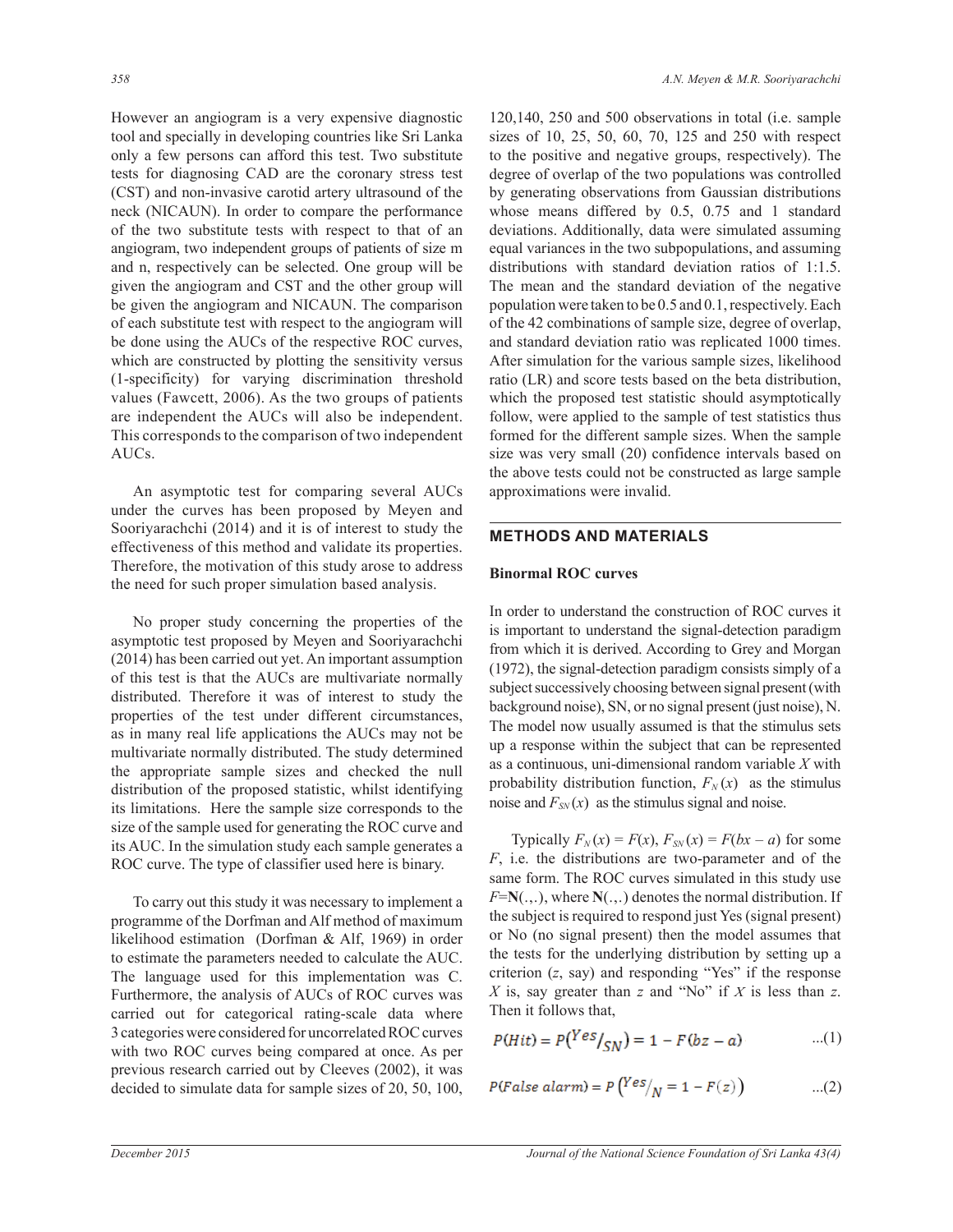Varying *z* gives the ROC curve [*P*(*Hit*) against *P*(*False alarm*)], defined by *a* and *b* that is taken to represent the subject's performance. In order to estimate *b*, the experiment must be elaborated, the two standard means of doing so being either a repetition of the above with different *z* values (which could be obtained by manipulating a payoff matrix) or by requiring that the subject grade the response (for example, Yes, Sure or No, Fairly sure). It is the second elaboration that is considered here: by analogy with the above the model then assumes *n* criteria,  $z^k$ ,  $k = 1, 2, ..., n$  (In addition it is convenient to define  $z_0 = -\infty$  and  $z_{n+1} = +\infty$  ) so that the subject makes the overt response  $R_i$ , if the latent response  $X$  falls in the interval:

$$
z_{i-1} \le X \le z_i
$$
,  $i = 1, 2, ..., n + 1$ 

 The values of *a* and *b* along with other parameters of the ROC curve were estimated using the method of scoring proposed by Dorfman and Alf (1969).

#### **Problems of iteration**

The start for the initial iteration was used as the parameter estimates of the simple linear regression as outlined in Grey and Morgan (1972). Iteration continues until either, two successive iterates differ by less than  $10^{-3}$  in all of their components and the final iterate is a possible solution (i.e.  $\hat{z}_1 \leq \hat{z}_2 \leq ... \leq \hat{z}_n$  and  $b > 0$ ). The degenerate solution for the parameter estimates of the ROC curve can occur from empty cells in the data matrix. Therefore in order to overcome the problem of degeneracy similar to Dorfman and Berbaum (1995) the programme developed adds a small positive constant in order to avoid degeneracy in the case of empty cells.

## **Determination of the threshold of the categories of the rating data**

The threshold of the categories was decided by dividing the false positive fraction (FPF) into equal fractions, so that for example if 3 category rating data were considered the thresholds or cut points of the categories would be 0.33 and 0.66. If the mean and standard deviation for the signal present (with background noise) cases are denoted by  $\mu_{SN}, \sigma_{SN}$ , and the mean and the standard deviation for the noise only cases are denoted as  $\mu_N$ ,  $\sigma_N$ , assuming without loss of generality that  $\mu_N \leq \mu_{SN}$  and *c* represent the cut point on the decision variable axis such that a case is classified as 'negative' if  $x \le C$  and positive if  $x > C$ , then the values for the FPF is given as follows where Φ(. ) denotes the cumulative standard normal distribution (Metz & Pan, 1999):

$$
FPF(c) = 1 - F\left(\frac{c - \mu_N}{\sigma_N}\right) = 1 - \Phi\left(\frac{c - \mu_N}{\sigma_N}\right) = \Phi\left(\frac{\mu_N - c}{\sigma_N}\right) \dots (3)
$$

#### **Calculation of the AUC and variance of the AUC**

According to Metz *et al*. (1998), when the mean and standard deviation of the signal present (with background noise) cases, and the mean and the standard deviation of the noise only cases are considered in their usual notation, the values of *a* and *b* are given as follows in equations (4) and (5).

$$
a = \frac{\mu_{SN} - \mu_N}{\sigma_{SN}} \tag{4}
$$

$$
b = \frac{\sigma_N}{\sigma_{SN}} \tag{5}
$$

 It is possible to obtain the AUC of a ROC curve using the following formula where  $\Phi(.)$  denotes the cumulative standard normal distribution as shown in equation (6).

$$
AUC = \Phi\left(\frac{a}{\sqrt{1+b^2}}\right) \qquad \qquad \dots (6)
$$

 In order to calculate the variance of the AUC, the delta method, which is described in detail in Casella and Berger (2002) is made use of, giving the formula as follows for the variance.

$$
Var(\widehat{AUC}) = \left(\frac{\partial AUC}{\partial a}\right)^2 var(\widehat{a}) + \left(\frac{\partial AUC}{\partial b}\right)^2 var(\widehat{b})
$$

$$
+ 2\left(\frac{\partial AUC}{\partial a}\right)\left(\frac{\partial AUC}{\partial b}\right) cov(\widehat{a}, \widehat{b}) \qquad \qquad ...(7)
$$

#### **Proposed test statistic**

The test developed by Meyen and Sooriyarachchi (2014) has been developed using various results from multivariate statistics along with the properties of ROC curves. Since the test is derived for the asymptotic distribution of the statistic it is of interest to study the small sample behaviour of the test statistic as well. In the following sections is the derivation of the test developed by Meyen and Sooriyarachchi (2014).

Let, 
$$
\underline{AUC} = \begin{pmatrix} AUC_1 \\ AUC_2 \\ \vdots \\ AUC_p \end{pmatrix}
$$
 which is a p×1 vector, where  $AUC_i$ 

denotes the  $AUC$  of the  $i^{th}$  ROC curve.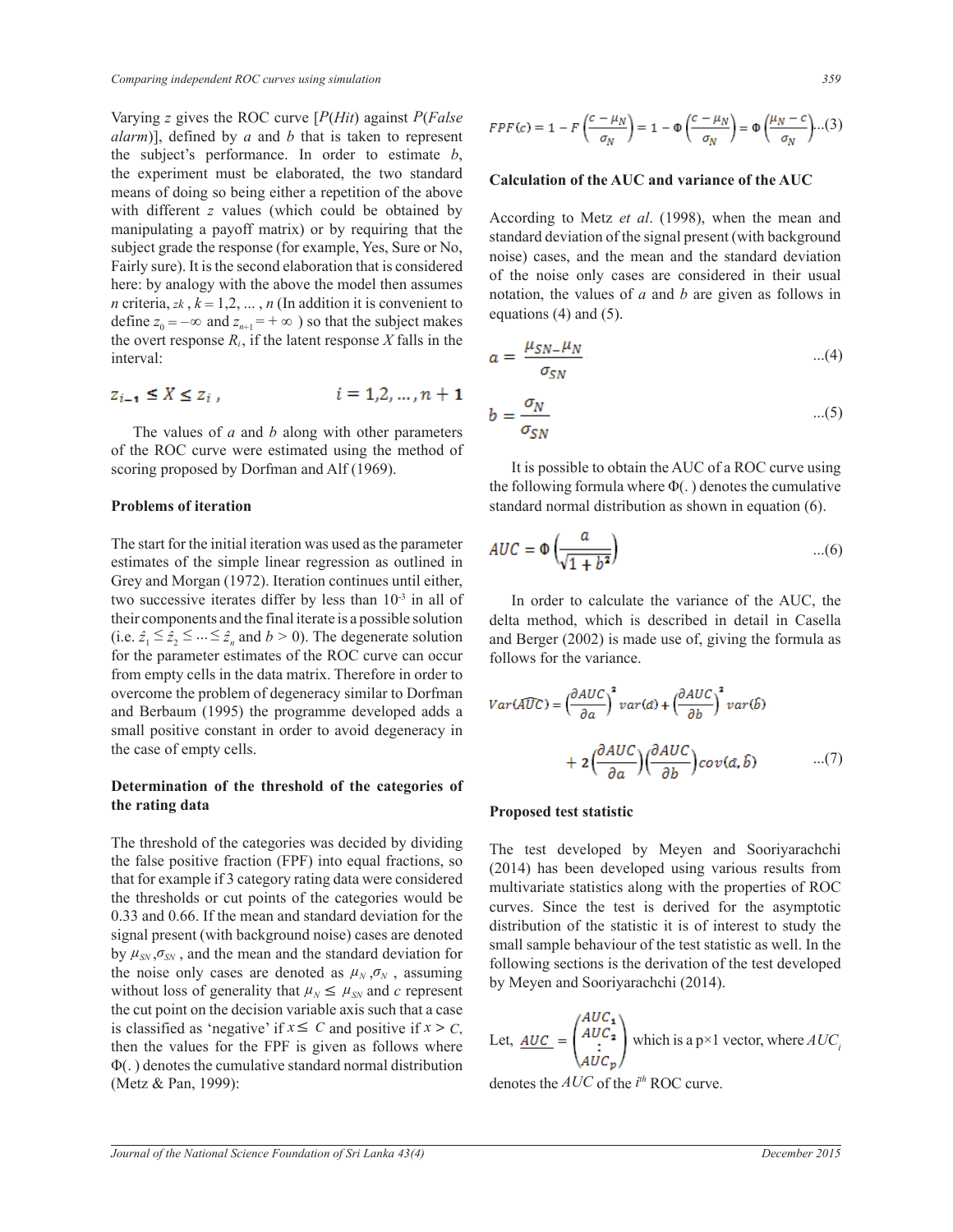Let  $\widehat{AUC}$  be an estimate of  $\widehat{AUC}$ , let  $\mu$  be the expected value of  $\widehat{AUC}$  and let  $\overline{\Sigma}$  be the associated variancecovariance matrix of  $\widehat{AUC}$ . Then as  $\widehat{AUC}$  is the Dorfman and Alf (1969) maximum likelihood estimate (MLE) of  $\frac{AUC}{AUC}$  and as MLE's are asymptotically normal, for large samples  $\widehat{AUC} \sim N_p(\mu, \Sigma)$ . Furthermore, if the estimate  $\widehat{AUC}$  of  $\widehat{AUC}$  of a ROC curve is made up of the sum of *n* independent quantities where *n* is a function of  $n<sub>1</sub>$  (the number of positive responses) and  $n<sub>2</sub>$  (the number of negative responses) according to Vergara *et al*. (2008). Then  $\overline{AUC}$  is made up of  $n_1 n_2$  quantities of which  $n = \min(n_1, n_2)$  are independent. Thus *n* is the number associated with  $\overline{AUC}$ .  $\overline{\Sigma}$  is the (Dorfman & Alf, 1969) MLE of the covariance matrix  $\sum$  of  $\widehat{AUC}$ . According to Mardia *et al*. (1979), the sampling distribution of the MLE of the  $\left(\widehat{AUC}\right)\mu\left(\widehat{AUC}-\mu\right)$  matrix is asymptotically  $W_p(\Sigma, n)$  as  $\widehat{AUC}$  has an asymptotic multivariate normal distribution. Therefore,  $\underline{\hat{\Sigma}} \sim W_p(\underline{\Sigma}, \mathbf{n})$ .

It is needed to test the null hypothesis  $H_0$  that all AUC s are same on average versus the alternative hypothesis  $H_1$  that all the  $AUC$  s are not the same on average.

i.e.  $H_0: \mu = \underline{K}$  = constant vector versus  $H_1: \mu \neq \underline{K}$ It is possible to estimate  $K$  as the simple average of  $\widehat{AUC}$  (i.e. the simple average of the individual  $\widehat{AUC_i}$ 's.) Therefore  $\underline{\mathbf{K}}$  can be estimated by  $\mathbf{K}$  (under  $H_0$ ) where,

$$
\overline{K} = \frac{\sum_{i=1}^{p} \widehat{AUC_i}}{p} \qquad \qquad \dots (8)
$$

As  $\overline{K}$  is not known it has to be estimated. From (Hotelling, 1947) the general form of the Hotelling's  $T^2$ statistic is as follows,

$$
T_G^2 = \left(\underline{\widehat{AUC}} - \overline{K}\right)' \Sigma^{-1} \left(\underline{\widehat{AUC}} - \overline{K}\right) \tag{9}
$$

The dimensionality  *needs to be reduced by 1 for* estimating **K**. Therefore taking  $q = p - 1$  instead of for large samples gives the following,

$$
T_G^2 \frac{n}{(n-1)^2} \sim Beta\left(\frac{q}{2}, \frac{n-q-1}{2}\right) \qquad \qquad ...(10)
$$

Here  *is the number of AUCs and*  $*n*$  *is the number of* independent quantities used to calculate the AUCs. For the case of large samples (large  $n_1$  and  $n_1$ ) *n* will be large. The test statistic  $T_{\mathbf{G}}^2$  can be used to test  $H_0$ .

Confidence intervals for the beta distribution are fit under MATLAB as described in Hahn and Shapiro (1994).

## **Application of the likelihood ratio and score tests for the test statistic**

Since the test statistic is supposed to asymptotically follow a beta distribution it is necessary to check the hypothesis that it comes from a beta distribution with given parameters, which can be calculated for the ROC curves generated. Apart from this confidence intervals also need to be constructed for the maximum likelihood estimates (MLEs) fitted to the data under the hypothesis that they are beta distributed.

Consider the standard form of the **beta** $(p, q)$ distribution with shape parameters  $p > 0$ ,  $q > 0$ and support on  $[0,1]$ . The beta distribution includes some well-known distributions as special cases, such as the uniform distribution  $(p = q = 1)$  and the power distribution  $(p = 1 \text{ or } q = 1)$ . The total loglikelihood function for *p,q* based on a random sample  $y_1, \ldots, y_n$  of size *n* can be written as given in equation (10) (Maia *et al*., 2003).

$$
l(p,q) = n(p-1)\log(g_1) + n(q-1)
$$

$$
\log(g_2) + n\log\left\{\frac{\Gamma(p+q)}{\Gamma(p)\Gamma(q)}\right\} \qquad ...(11)
$$

where  $g_1$  and  $g_2$  are the geometric means of the  $y_i$  s and  $[(1 - y)]_i$  s respectively, and  $\Gamma(.)$  is the gamma function. The log-likelihood function given above is regular (Maia *et al*., 2003) with respect to all *p* and *q* derivatives up to the fourth order. The score function is

$$
U = n \begin{pmatrix} \psi(p+q) - \psi(p) + \log(g_1) \\ \psi(p+q) - \psi(p) + \log(g_2) \end{pmatrix} \tag{12}
$$

where  $\psi$ (.) is the digamma function, and the observed Fisher's information matrix for *p* and *q* is given by

$$
K = -n \begin{pmatrix} \psi'(p+q) - \psi'(p) & \psi'(p+q) \\ \psi'(p+q) & \psi'(p+q) - \psi'(q) \end{pmatrix}
$$
  
...(10)

Where  $\psi'(x) = d\psi(x)/dx$  is the trigamma function. The maximum likelihood estimates (MLEs)  $\hat{p}, \hat{q}$  of *p* and *q* have no closed-form expressions and can only be obtained from an iterative process.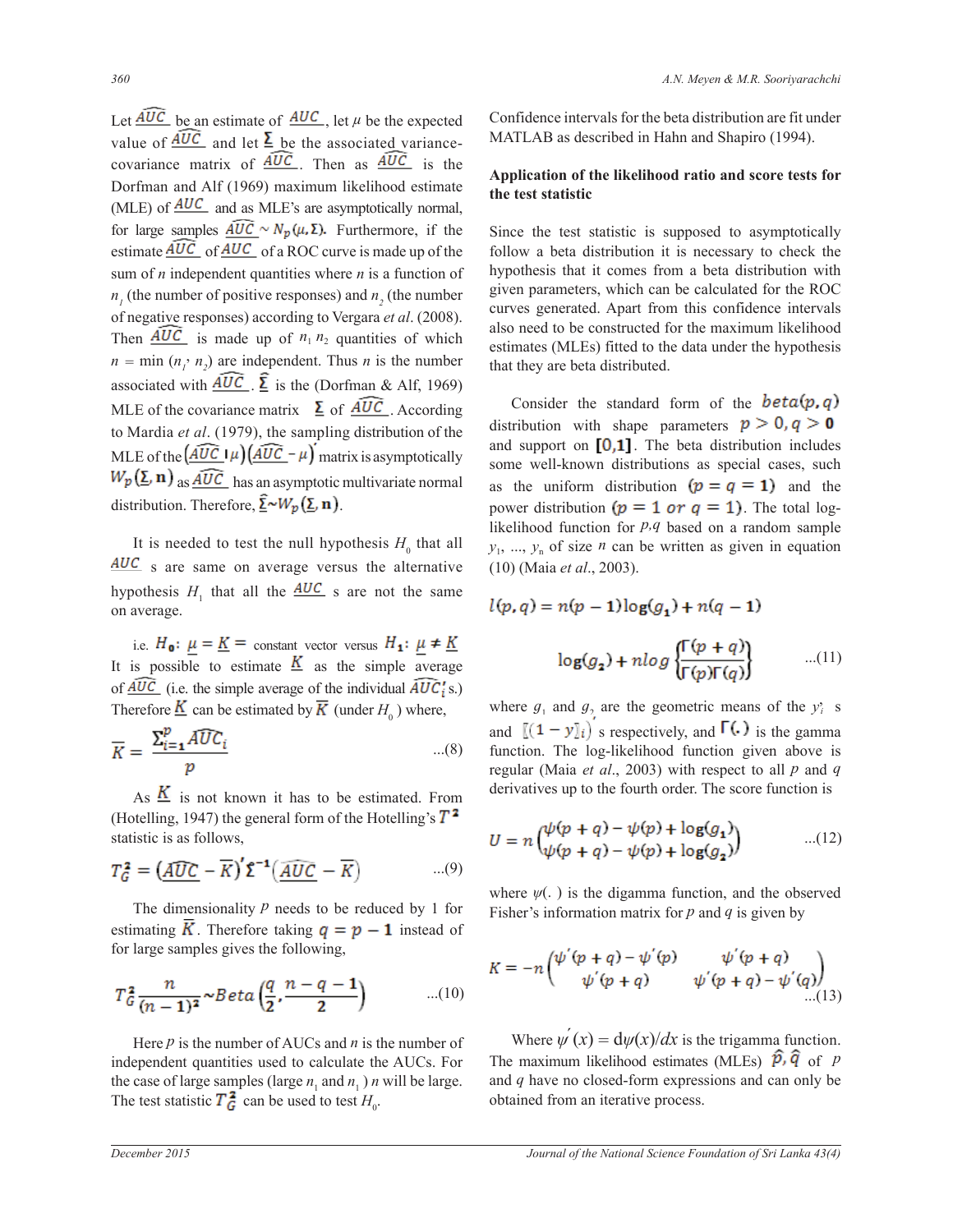Consider testing the null hypothesis  $H_0$ : $p = p^{(0)}$ ,  $q = q^{(0)}$ where  $p^{(0)}$  and  $q^{(0)}$  are specified values tested against the alternative hypothesis  $H_1$ :  $H_0$  *is false*. Then according to Maia *et al*. (2003) the likelihood ratio (LR) statistic for testing  $H_0$  versus  $H_1$  is given by,

$$
T_1 = 2n(\hat{p} - p^{\text{(0)}}) \log(g_1) + 2n(\hat{q} - q^{\text{(0)}})
$$

$$
+ 2n \log \left\{ \frac{\Gamma(\hat{p} + \hat{q}) \Gamma(p^{\text{(0)}}) \Gamma(q^{\text{(0)}})}{\Gamma(p^{\text{(0)}} + q^{\text{(0)}}) \Gamma(\hat{p}) \Gamma(\hat{q})} \right\}
$$

In large sample  $T_1$  has under the null hypothesis approximately a chi squared distribution with two degrees of freedom.

For testing  $H_0$  the score statistic is particularly attractive since it does not involve estimation under the alternative hypothesis  $H_1$ , but only requires the evaluation of the score function and the observed information matrix under the null hypothesis. The score statistic for the null hypothesis is given by,

$$
T_2 = U'\widetilde{K}^{-1}\widetilde{U}
$$

where all quantities with tilde represent estimates evaluated at the null hypothesis. The asymptotic chi-squared distribution of the LR and score statistics is used to test statistical hypotheses since their exact distributions are usually unknown.

## **RESULTS**

#### **Analysis of 3 category rating-method data for 20 individuals**

When the AUCs of the generated ROC curves were applied to the test statistic in this case it was of interest to note that some of the values obtained were lying outside the uppermost boundary of the beta distribution [ i.e. the value 1 of the interval  $(0,1)$ . This simply means that the large sample theory is not applicable with this sample size. Thus no confidence intervals are calculated for this case.

 Table 1 gives the results of the analysis of 3 category rating-method data for 20 individuals.

### **Analysis of 3 category rating-method data for 50 individuals**

When the AUCs of the generated ROC curves were applied to the test statistic, it was noted in the case when the AUCs were distributed with means 0.75 standard deviations apart and standard deviations in the ratio 1:1, that it was not possible to apply the likelihood ratio and score tests, as the geometric mean of the AUCs could not be numerically represented. Apart from the particular instance it was possible to apply the likelihood ratio test and score tests to the other cases. However in all the other cases the values of the statistics obtained were high, which led to the rejection of the hypothesis that the AUCs came from beta distributions with the given parameters.

Means 0.5 standard Means 0.75 standard Means 1 standard deviations apart deviations apart deviation apart Standard Standard Standard Standard Standard Standard deviations deviations deviations deviations deviations deviations in the in the in the in the in the in the in the in the in the in the in the in the in the in the in the in the ratio 1:1 ratio 1:1.5 ratio 1:1 ratio 1:1.5 ratio 1:1 ratio 1:1.5 Observed 0.2019 0.172 0.2422 0.2254 0.2496 0.2775 MLE of *q*/2 Observed 1.1374 0.9705 1.4244 1.2436 1.621 1.6658 MLE of  $(n - q - 1)/2$ Expected 0.5 0.5 0.5 0.5 0.5 0.5 0.5 0.5 value of *q*/2 Expected value 4 4 4 4 4 4 of  $(n - q - 1)/2$ 

**Table 1:** Analysis of 3 category rating-method data for 20 individuals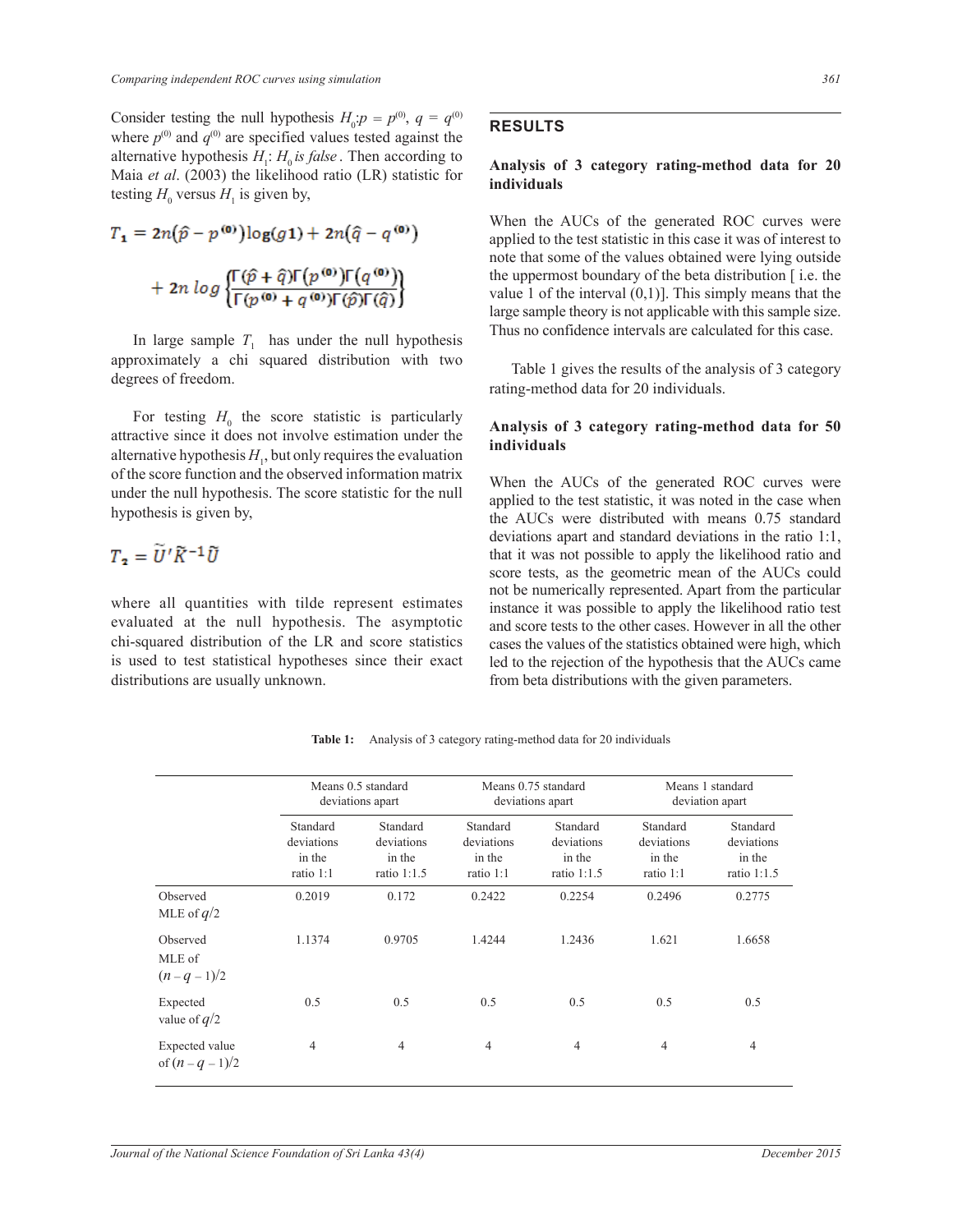Table 2 gives the results of the analysis of 3 category rating-method data for 50 individuals.

## **Analysis of 3 category rating-method data for 100 individuals**

In this instance it was possible to compute the score statistics along with the likelihood ratio statistics.

 Table 3 gives the results of the analysis of 3 category rating-method data for 100 individuals.

## **Analysis of 3 category rating-method data for 120 individuals**

Table 4 gives the results of the analysis of 3 category rating-method data for 120 individuals. It should be noted in the case when the AUCs were distributed with means 0.75 standard deviations apart and standard deviations in the ratio 1:1.5 that it was not possible to apply the likelihood ratio and score tests as the

geometric mean of the AUCs could not be numerically represented.

#### **Analysis of 3 category rating-method data for 140 individuals**

Table 5 gives the results of the analysis of 3 category rating-method data for 140 individuals. It is of interest to note that the value of the score statistic is negative when the AUCs were distributed with means 0.5 standard deviations apart and standard deviations in the ratio 1:1.5. According to Morgan *et al*. (2007) this is possible because, when the observed information matrix is used in place of the expected information matrix and if the observed information matrix is negative definite this could result in negative values for the score statistic.

## **Analysis of 3 category rating-method data for 250 individuals**

Table 6 gives the results of the analysis of 3 category rating-method data for 250 individuals.

**Table 2:** Analysis of 3 category rating-method data for 50 individuals

|                                                    | Means 0.5 standard<br>deviations apart        |                                                 |                                               | Means 0.75 standard<br>deviations apart         | Means 1 standard<br>deviation apart           |                                                 |
|----------------------------------------------------|-----------------------------------------------|-------------------------------------------------|-----------------------------------------------|-------------------------------------------------|-----------------------------------------------|-------------------------------------------------|
|                                                    | Standard<br>deviations<br>in the<br>ratio 1:1 | Standard<br>deviations<br>in the<br>ratio 1:1.5 | Standard<br>deviations<br>in the<br>ratio 1:1 | Standard<br>deviations<br>in the<br>ratio 1:1.5 | Standard<br>deviations<br>in the<br>ratio 1:1 | Standard<br>deviations<br>in the<br>ratio 1:1.5 |
| Observed<br>MLE of $q/2$                           | 0.4782                                        | 0.4544                                          | 0.3806                                        | 0.4655                                          | 0.3932                                        | 0.4481                                          |
| Observed<br>MLE of<br>$(n - q - 1)/2$              | 9.9200                                        | 9.3589                                          | 8.1448                                        | 9.8104                                          | 6.2532                                        | 9.0766                                          |
| Expected<br>value of $q/2$                         | 0.5                                           | 0.5                                             | 0.5                                           | 0.5                                             | 0.5                                           | 0.5                                             |
| Expected<br>value of<br>$(n - q - 1)/2$            | 11.5                                          | 11.5                                            | 11.5                                          | 11.5                                            | 11.5                                          | 11.5                                            |
| 95 % confidence<br>interval for $q/2$              | [0.4461]<br>$0.5125$ ]                        | [0.4230,<br>0.4881]                             | [0.3751,<br>0.3861]                           | [0.4344]<br>0.4988]                             | [0.3661,<br>$0.4223$ ]                        | [0.4188,<br>0.4795]                             |
| 95 % confidence<br>interval for<br>$(n - q - 1)/2$ | [9.1743,<br>10.72641                          | [8.6268,<br>10.1532]                            | [7.5215,<br>8.8198]                           | [9.1195,<br>10.55361                            | [6.0597,<br>6.4528]                           | [8.5619,<br>9.6223]                             |
| Value of LR<br>statistic                           | 21.3131                                       | 29.0134                                         |                                               | 20.6766                                         | 183.4875                                      | 35.4873                                         |
| Value of<br>Score statistic                        | 26.3091                                       | 11.4393                                         |                                               | 12.8730                                         | 38.2452                                       | 11.1723                                         |
| Value of<br>$x_{2,5\%}^2$                          | 5.99                                          | 5.99                                            |                                               | 5.99                                            | 5.99                                          | 5.99                                            |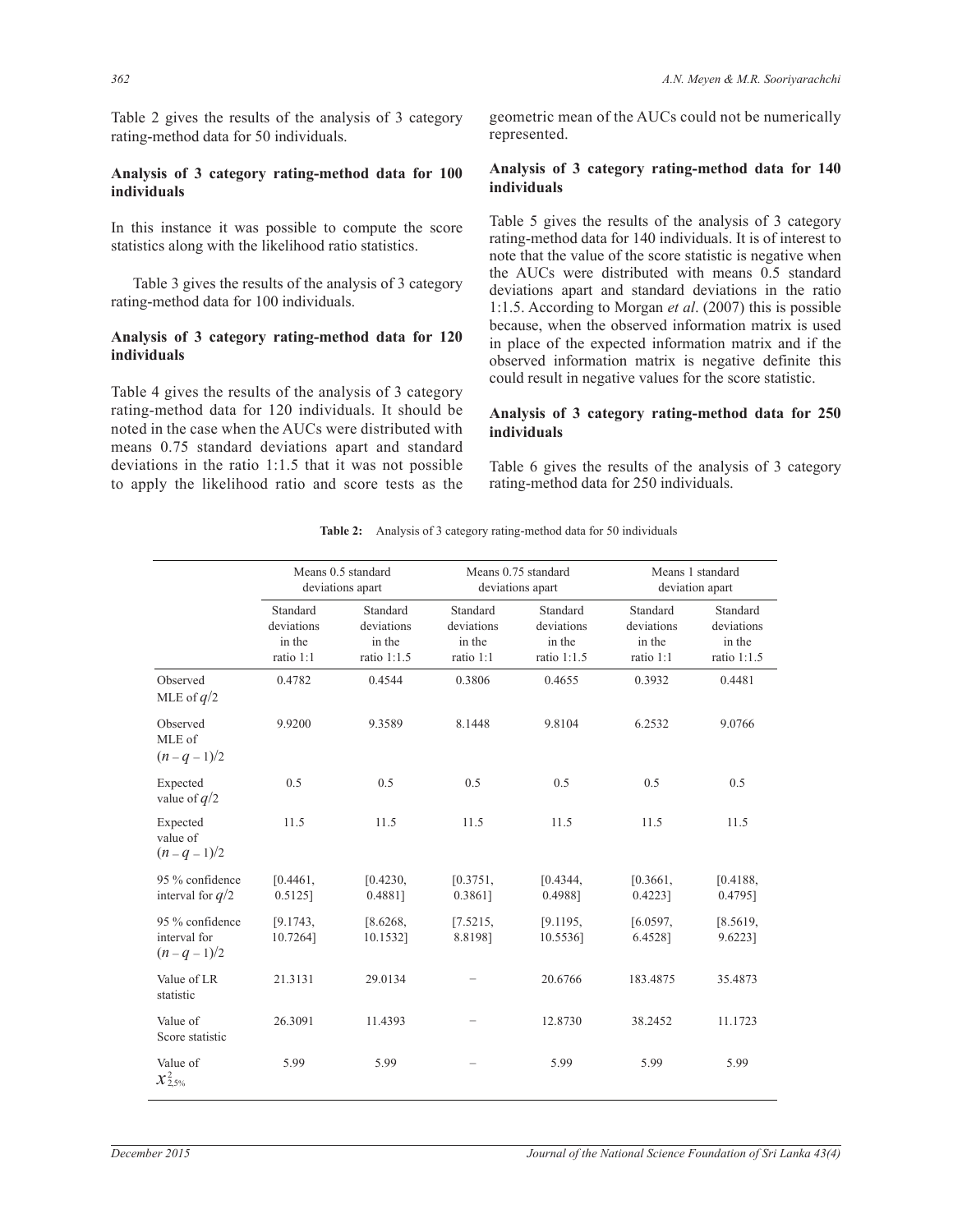|                                                 | Means 0.5 standard<br>deviations apart        |                                                   | Means 0.75 standard<br>deviations apart       |                                                   | Means 1 standard<br>deviation apart           |                                                   |
|-------------------------------------------------|-----------------------------------------------|---------------------------------------------------|-----------------------------------------------|---------------------------------------------------|-----------------------------------------------|---------------------------------------------------|
|                                                 | Standard<br>deviations<br>in the<br>ratio 1:1 | Standard<br>deviations<br>in the<br>ratio $1:1.5$ | Standard<br>deviations<br>in the<br>ratio 1:1 | Standard<br>deviations<br>in the<br>ratio $1:1.5$ | Standard<br>deviations<br>in the<br>ratio 1:1 | Standard<br>deviations<br>in the<br>ratio $1:1.5$ |
| Observed<br>MLE of $q/2$                        | 0.4878                                        | 0.4822                                            | 0.4637                                        | 0.4882                                            | 0.4550                                        | 0.4882                                            |
| Observed MLE of<br>$(n - q - 1)/2$              | 20.8061                                       | 21.6107                                           | 19.3811                                       | 20.9926                                           | 17.7614                                       | 21.2555                                           |
| Expected<br>value of $q/2$                      | 0.5                                           | 0.5                                               | 0.5                                           | 0.5                                               | 0.5                                           | 0.5                                               |
| Expected value of<br>$(n - q - 1)/2$            | 24                                            | 24                                                | 24                                            | 24                                                | 24                                            | 24                                                |
| 95 % confidence<br>interval for $q/2$           | [0.4528,<br>$0.5255$ ]                        | [0.4488]<br>$0.5181$ ]                            | [0.4307]<br>0.4993]                           | [0.4533,<br>0.5259]                               | [0.4241]<br>0.4882]                           | [0.4527,<br>0.5265                                |
| 95 % confidence interval<br>for $(n - q - 1)/2$ | [18.7433]<br>23.0958]                         | [19.3171,<br>24.1766]                             | [17.4650,<br>21.5074]                         | [19.0169,<br>23.1735]                             | [16.1388,<br>19.5470]                         | [19.2218,<br>23.50431                             |
| Value of LR statistic                           | 7.9503                                        | 3.4994                                            | 14.8469                                       | 6.9136                                            | 30.8485                                       | 5.5090                                            |
| Value of Score statistic                        | 10.5818                                       | 1.1315                                            | 3.8170                                        | 9.0087                                            | 14.9949                                       | 6.6172                                            |
| Value of $\chi^2_{2.5\%}$                       | 5.99                                          | 5.99                                              | 5.99                                          | 5.99                                              | 5.99                                          | 5.99                                              |

**Table 3:** Analysis of 3 category rating-method data for 100 individuals

**Table 4:** Analysis of 3 category rating-method data for 120 individuals

|                                                 | Means 0.5 standard<br>deviations apart        |                                                   | Means 0.75 standard<br>deviations apart       |                                                   | Means 1 standard<br>deviation apart           |                                                 |
|-------------------------------------------------|-----------------------------------------------|---------------------------------------------------|-----------------------------------------------|---------------------------------------------------|-----------------------------------------------|-------------------------------------------------|
|                                                 | Standard<br>deviations<br>in the<br>ratio 1:1 | Standard<br>deviations<br>in the<br>ratio $1:1.5$ | Standard<br>deviations<br>in the<br>ratio 1:1 | Standard<br>deviations<br>in the<br>ratio $1:1.5$ | Standard<br>deviations<br>in the<br>ratio 1:1 | Standard<br>deviations<br>in the<br>ratio 1:1.5 |
| Observed<br>MLE of $q/2$                        | 0.5148                                        | 0.5015                                            | 0.5085                                        | 0.4029                                            | 0.4667                                        | 0.5035                                          |
| Observed MLE of<br>$(n - q - 1)/2$              | 31.2776                                       | 31.2265                                           | 30.49242                                      | 23.9617                                           | 27.2751                                       | 30.9002                                         |
| Expected<br>value of $q/2$                      | 0.5                                           | 0.5                                               | 0.5                                           | 0.5                                               | 0.5                                           | 0.5                                             |
| Expected value of<br>$(n - q - 1)/2$            | 29                                            | 29                                                | 29                                            | 29                                                | 29                                            | 29                                              |
| 95 % confidence<br>interval for $q/2$           | [0.4528,<br>0.55361                           | [0.4488]<br>0.53871                               | [0.4307,<br>0.54671                           | [0.4533]<br>0.4085]                               | [0.4241]<br>0.4999]                           | [0.4527,<br>0.54021                             |
| 95 % confidence interval<br>for $(n - q - 1)/2$ | [27.8719]<br>35.09951                         | [27.9454]<br>34.89281                             | [27.7289]<br>34.48771                         | [21.4851]<br>26.72371                             | [24.5406]<br>30.31441                         | [27.8768]<br>34.25151                           |
| Value of LR statistic                           | 1.7149                                        | 2.4962                                            | 1.3385                                        |                                                   | 3.6031                                        | 1.6316                                          |
| Value of Score statistic                        | 0.2106                                        | 4.5961                                            | 1.0732                                        |                                                   | 0.7117                                        | 2.5911                                          |
| Value of $x_{2.5\%}^2$                          | 5.99                                          | 5.99                                              | 5.99                                          |                                                   | 5.99                                          | 5.99                                            |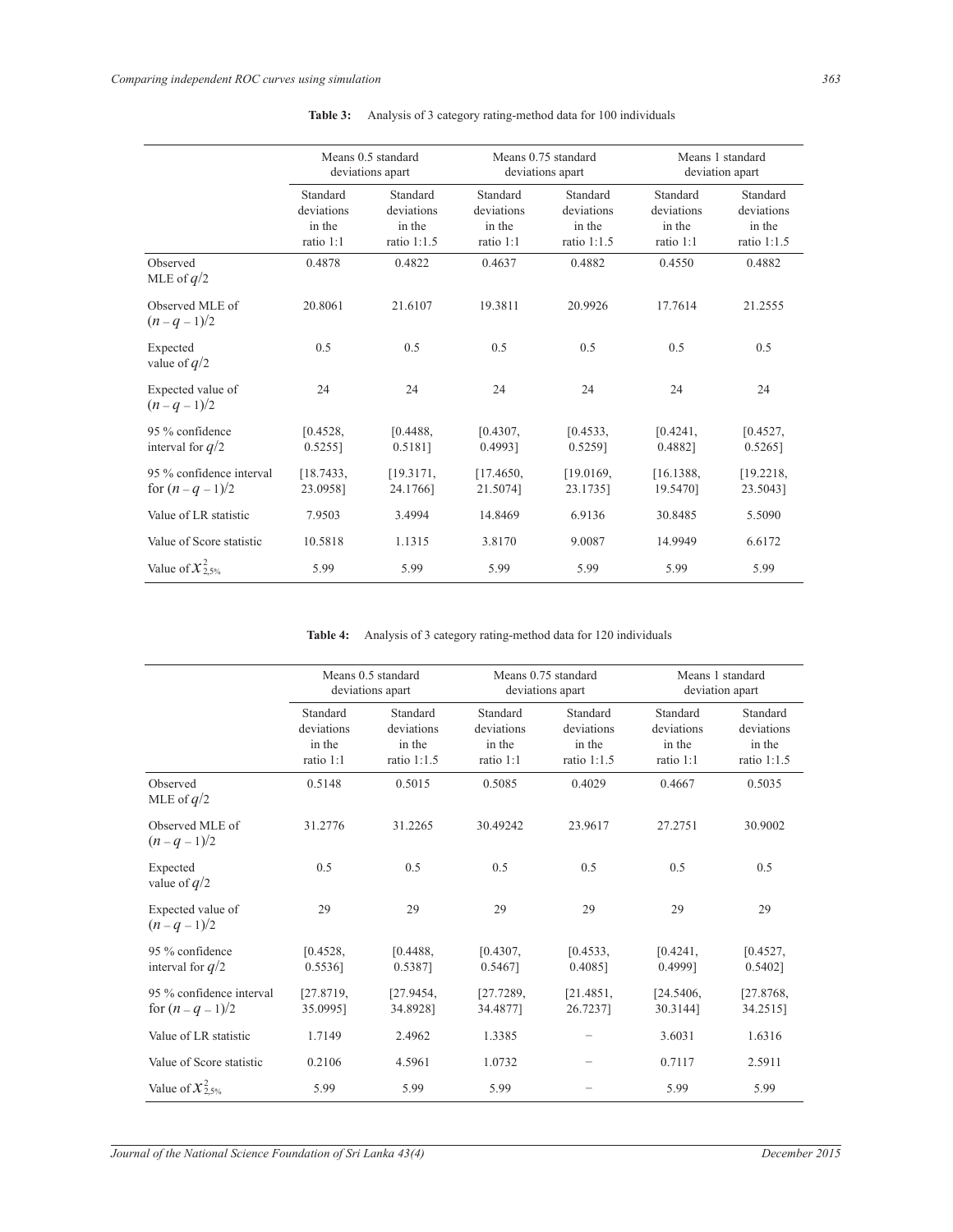|                                                 | Means 0.5 standard<br>deviations apart        |                                                   | Means 0.75 standard<br>deviations apart       |                                                 | Means 1 standard<br>deviation apart           |                                                   |
|-------------------------------------------------|-----------------------------------------------|---------------------------------------------------|-----------------------------------------------|-------------------------------------------------|-----------------------------------------------|---------------------------------------------------|
|                                                 | Standard<br>deviations<br>in the<br>ratio 1:1 | Standard<br>deviations<br>in the<br>ratio $1:1.5$ | Standard<br>deviations<br>in the<br>ratio 1:1 | Standard<br>deviations<br>in the<br>ratio 1:1.5 | Standard<br>deviations<br>in the<br>ratio 1:1 | Standard<br>deviations<br>in the<br>ratio $1:1.5$ |
| Observed<br>MLE of $q/2$                        | 0.5096                                        | 0.4866                                            | 0.4966                                        | 0.5215                                          | 0.5081                                        | 0.5133                                            |
| Observed MLE of<br>$(n - q - 1)/2$              | 34.1440                                       | 31.9175                                           | 34.458                                        | 33.8716                                         | 35.9667                                       | 33.4923                                           |
| Expected<br>value of $q/2$                      | 0.5                                           | 0.5                                               | 0.5                                           | 0.5                                             | 0.5                                           | 0.5                                               |
| Expected value of<br>$(n - q - 1)/2$            | 34                                            | 34                                                | 34                                            | 34                                              | 34                                            | 34                                                |
| 95 % confidence<br>interval for $q/2$           | [0.4757,<br>0.5459]                           | [0.4528]<br>0.5228]                               | [0.4757,<br>0.54591                           | [0.4852,<br>0.5605]                             | [0.4731]<br>0.5457]                           | [0.4759,<br>0.5536]                               |
| 95 % confidence interval<br>for $(n - q - 1)/2$ | [30.4907]<br>38.23511                         | [29.3911]<br>35.88201                             | [30.4907]<br>38.23511                         | [30.4378]<br>37.6928]                           | [32.3627,<br>39.97221                         | [29.8931]<br>37.5250]                             |
| Value of LR statistic                           | 0.3745                                        | 1.2295                                            | 0.3745                                        | 2.3346                                          | 1.002                                         | 1.3639                                            |
| Value of Score statistic                        | 0.6323                                        | $-0.1499$                                         | 0.6323                                        | 4.9657                                          | 0.6751                                        | 3.3484                                            |
| Value of $x_{2.5\%}^2$                          | 5.99                                          | 5.99                                              | 5.99                                          | 5.99                                            | 5.99                                          | 5.99                                              |

**Table 5:** Analysis of 3 category rating-method data for 140 individuals

**Table 6:** Analysis of 3 category rating-method data for 250 individuals

|                                                 | Means 0.5 standard<br>deviations apart        |                                                 | Means 0.75 standard<br>deviations apart       |                                                   | Means 1 standard<br>deviation apart           |                                                 |
|-------------------------------------------------|-----------------------------------------------|-------------------------------------------------|-----------------------------------------------|---------------------------------------------------|-----------------------------------------------|-------------------------------------------------|
|                                                 | Standard<br>deviations<br>in the<br>ratio 1:1 | Standard<br>deviations<br>in the<br>ratio 1:1.5 | Standard<br>deviations<br>in the<br>ratio 1:1 | Standard<br>deviations<br>in the<br>ratio $1:1.5$ | Standard<br>deviations<br>in the<br>ratio 1:1 | Standard<br>deviations<br>in the<br>ratio 1:1.5 |
| Observed<br>MLE of $q/2$                        | 0.4917                                        | 0.4959                                          | 0.5087                                        | 0.4940                                            | 0.5070                                        | 0.5008                                          |
| Observed MLE of<br>$(n - q - 1)/2$              | 61.1898                                       | 59.7002                                         | 61.4909                                       | 59.4911                                           | 58.0148                                       | 60.3211                                         |
| Expected<br>value of $q/2$                      | 0.5                                           | 0.5                                             | 0.5                                           | 0.5                                               | 0.5                                           | 0.5                                             |
| Expected value of<br>$(n - q - 1)/2$            | 61.5                                          | 61.5                                            | 61.5                                          | 61.5                                              | 61.5                                          | 61.5                                            |
| 95 % confidence<br>interval for $q/2$           | [0.4528,<br>$0.5291$ ]                        | [0.4488]<br>$0.5352$ ]                          | [0.4307,<br>$0.5481$ ]                        | [0.4533,<br>0.5298]                               | [0.4241,<br>$0.5444$ ]                        | [0.4527,<br>0.5384]                             |
| 95 % confidence interval<br>for $(n - q - 1)/2$ | [54.6205,<br>68.5491]                         | [53.8132]<br>66.2310]                           | [55.2284,<br>68.46351                         | [53.8145,<br>65.76641                             | [51.9969]<br>64.72911                         | [54.4276,<br>66.85271                           |
| Value of LR statistic                           | 0.2712                                        | 0.2866                                          | 0.3702                                        | 0.3368                                            | 2.8390                                        | 0.2274                                          |
| Value of Score statistic                        | 0.4157                                        | 0.2154                                          | 0.7478                                        | 0.0838                                            | 6.9990                                        | 0.5065                                          |
| Value of $\chi^2_{2.5\%}$                       | 5.99                                          | 5.99                                            | 5.99                                          | 5.99                                              | 5.99                                          | 5.99                                            |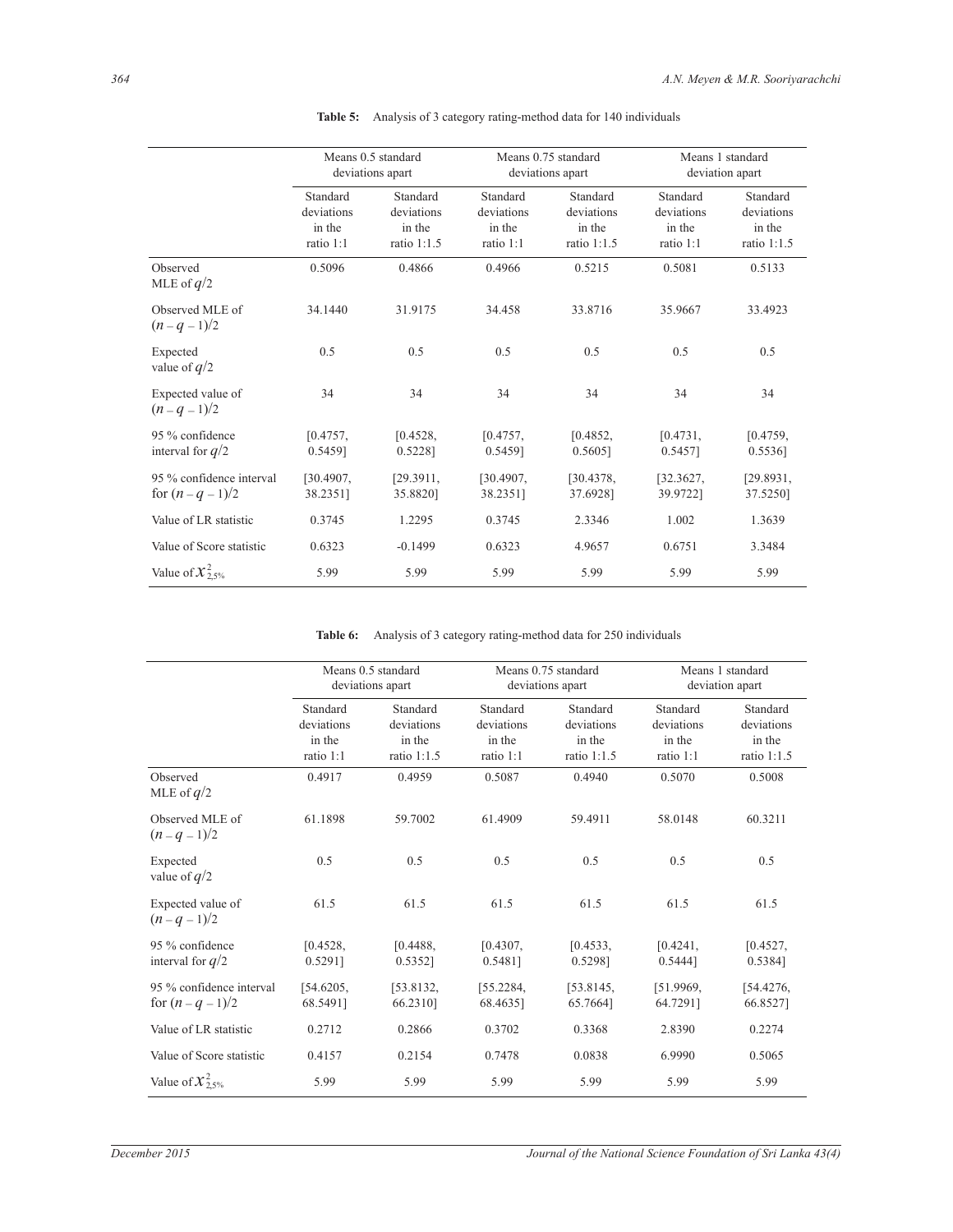## **Analysis of 3 category rating-method data for 500 individuals**

Table 7 gives the results of the analysis of 3 category ratingmethod data for 500 individuals. It is of interest to note that the value of the score statistic is negative when the AUCs were distributed with means 0.5 standard deviations apart and standard deviations in the ratio 1:1, and when the AUCs were distributed with means 0.75 standard deviations apart and standard deviations in the ratio 1:1.5.

|                                                    | Means 0.5 standard<br>deviations apart        |                                                   | Means 0.75 standard<br>deviations apart       |                                                   | Means 1 standard<br>deviation apart           |                                                 |
|----------------------------------------------------|-----------------------------------------------|---------------------------------------------------|-----------------------------------------------|---------------------------------------------------|-----------------------------------------------|-------------------------------------------------|
|                                                    | Standard<br>deviations<br>in the<br>ratio 1:1 | Standard<br>deviations<br>in the<br>ratio $1:1.5$ | Standard<br>deviations<br>in the<br>ratio 1:1 | Standard<br>deviations<br>in the<br>ratio $1:1.5$ | Standard<br>deviations<br>in the<br>ratio 1:1 | Standard<br>deviations<br>in the<br>ratio 1:1.5 |
| Observed<br>MLE of $q/2$                           | 0.5238                                        | 0.4902                                            | 0.4213                                        | 0.4947                                            | 0.4688                                        | 0.5149                                          |
| Observed MLE of<br>$(n - q - 1)/2$                 | 130.7749                                      | 122.9364                                          | 103.4261                                      | 121.7594                                          | 119.94                                        | 127.5198                                        |
| Expected<br>value of $q/2$                         | 0.5                                           | 0.5                                               | 0.5                                           | 0.5                                               | 0.5                                           | 0.5                                             |
| Expected value of<br>$(n - q - 1)/2$               | 124                                           | 124                                               | 124                                           | 124                                               | 124                                           | 124                                             |
| 95 % confidence<br>interval for $q/2$              | [0.4860,<br>0.5646                            | [0.4552,<br>0.5278]                               | [0.4157,<br>0.4269]                           | [0.4597,<br>0.5324]                               | [0.4378,<br>0.5019]                           | [0.4801,<br>$0.5522$ ]                          |
| 95 % confidence<br>interval for<br>$(n - q - 1)/2$ | [116.496,<br>146.804]                         | [109.4625,<br>138.0687]                           | [92.974]<br>115.0531]                         | [109.4903]<br>135.40341                           | [107.1281,<br>134.2842]                       | [114.0848,<br>142.537]                          |
| Value of LR<br>statistic                           | 1.5836                                        | 0.3499                                            |                                               | 0.1121                                            | 3.6068                                        | 0.6263                                          |
| Value of<br>Score statistic                        | $-0.4029$                                     | 0.4459                                            |                                               | $-0.0612$                                         | 3.9375                                        | 0.0571                                          |
| Value of $\chi^2_{2.5\%}$                          | 5.99                                          | 5.99                                              |                                               | 5.99                                              | 5.99                                          | 5.99                                            |

#### **Table 7:** Analysis of 3 category rating-method data for 500 individuals

## **DISCUSSION AND CONCLUSION**

In the case of the smallest sample size (i.e. 20) it could be seen that it was not appropriate to use the LR and score statistics as the values of the geometric mean of the AUC vectors, which were used in computing these statistics, could not be numerically represented in Matlab as they were very large. This illustrates that large sample theory does not hold for sample size 20. Therefore no confidence intervals were constructed for this case. The observed and expected parameters for this case were very different from each other indicating that the said theory regarding the beta distribution of the test statistic does not hold in the case of sample size 20.

For cases simulated under the sample size of 50 it could be seen that both the likelihood ratio and score test resulted in rejecting the assertion that the test statistic came from a beta distribution with specified parameters, apart from a single case in which both tests were not applicable. However in that case the confidence interval for the parameters did not include the expected values.

 When considering the cases simulated under the sample size of 100 it could be seen that when the means differed by 0.5 and the standard deviation between the signal absent and signal present group were taken to be 1:1.5, the likelihood ratio and score tests indicated that the test statistic indeed came from a beta distribution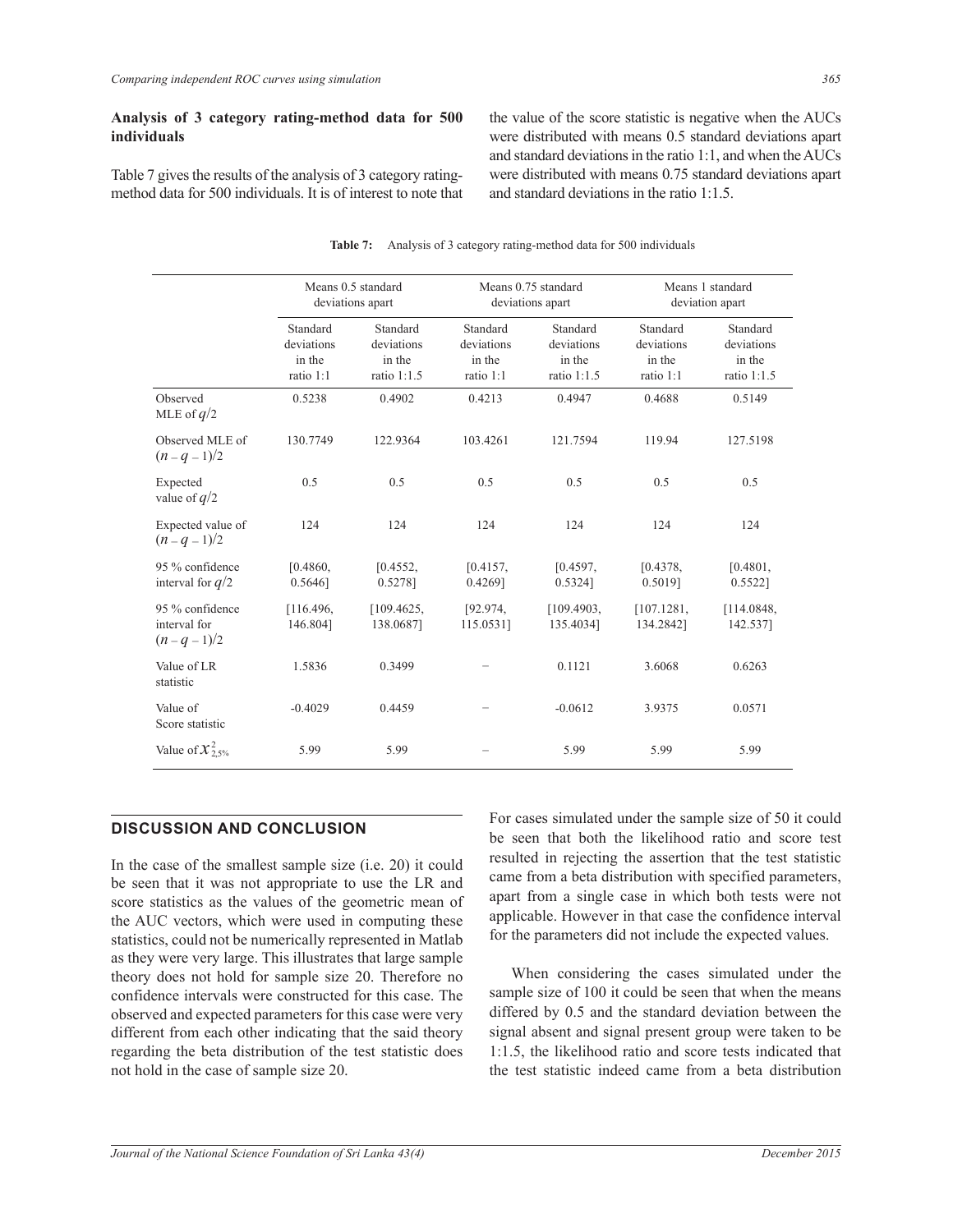with specified parameters, while the expected values for the parameter lay within the confidence interval thereby confirming this assertion. However, in the other cases it could be seen from the results that the assertion that the test statistic came from a beta distribution with specified parameters was rejected. It could be seen however that when the spread between the two Gaussian populations (i.e. signal present and signal absent) was higher (i.e. the standard deviations were in the ratio 1:1.5) the value of the likelihood ratio and score statistics were closer to that of the 5 % significance level of the  $\chi^2$  distribution, which is indicative of the fact that the test statistic performs better when there is a greater spread between the two populations.

 For the cases simulated under the sample size of 120 it could be seen that apart from a single case, the score and likelihood ratio tests could be calculated for all the other cases and they lead to the acceptance of the assertion that the test statistic follows a beta distribution with specified parameters. In this case as well it could be seen by the values of the likelihood ratio and score statistics obtained, that the test statistic appears to perform better when there is a greater spread between the two Gaussian populations.

 For all cases simulated under the sample size 140 it could be seen that both the likelihood ratio and score test resulted in acceptance of the assertion that the test statistic comes from a beta distribution with specified parameters. Similar to the case under the sample size of 100 it could be seen that when the spread between the two Gaussian populations were higher, the value of the likelihood ratio and score statistics were closer to that of the 5 % significance level of the  $\chi^2$  distribution, which serves to strengthen the assertion made towards the end in the previous paragraph.

 For all cases simulated under the sample size of 250 it could be seen the results obtained were similar to the case when the sample size of 140 was considered.

 When considering the cases simulated under the sample size of 500 it could be seen that apart from a single case, the score and likelihood ratio tests could be calculated for all the other cases and they lead to the acceptance of the assertion that the test statistic follows a beta distribution with specified parameters. In this case too it could be seen by the values of the likelihood ratio and score statistics obtained that the test statistic appears to perform better when there is a greater spread between the two Gaussian populations.

## **REFERENCES**

- 1. Casella G. & Berger R.L. (2002). *Statistical Inference*, 2nd edition. Duxbury Press, California, USA.
- 2. Cleeves A.M. (2002). Comparative assessment of three common algorithms for estimating the variance of the area under the nonparametric reciever operating characteristic curve. *The Stata Journal* **2**(3): 280 − 289.
- 3. Dorfman D.D. & Alf E. (1969). Maximum likelihood estimation of parameters of signal detection theory and determination of confidence intervals-rating method data. *Journal of Mathematical Psychology* **6**: 487 − 496.
- 4. Dorfman D.D. & Berbaum K.S. (1995). Degeneracy and discrete reciever operating characteristic rating data. *Academic Radiology* **2**(10): 907 − 915.
- 5. Fawcett T. (2006). An introduction to ROC analysis. *Pattern Recognition Letters* **27**: 861 − 874. DOI: http://dx.doi.org/10.1016/j.patrec.2005.10.010
- 6. Grey D.M. & Morgan B.T. (1972). Some aspects of ROC curve fitting: normal and logistic models. *Journal of Mathematical Psychology* **9**: 128 − 139.
- 7. Hahn G. J. & Shapiro S.S. (1994). *Statistical Models in Engineering*. John Wiley & Sons, Inc., New Jersey, USA.
- 8. Hotelling H. (1947). Multivariate quality control. *Techniques of Statistical Analysis* (eds. C. Eisenhart, M.W. Hastay & W.A. Wallis), pp.111 – 184. McGraw-Hill, New York, USA.
- 9. Maia A.S., Braga junior A.R. & Cordeiro G.M. (2003). Corrected likelihood ratio and score tests for the beta distribution. *Journal of Statistical Computation and Simulation* **73**(8): 585 − 596.

DOI: http://dx.doi.org/10.1080/0094965021000033549

- 10. Mardia K.V., Kent J.T. & Bibby J.M. (1979). *Multivariate Analysis* Academic Press, London, UK.
- 11. Metz C.E., Herman B.A. & Shen J.H. (1998). Maximum likelihood estimation of reciever operating characteristic (ROC) curves from continuously distributed data. *Statistics in Medicine* **17**: 1033 − 1053. DOI:http://dx.doi.org/10.1002/(SICI)1097-0258(19980515)17:9<1033::AID-SIM784>3.0.CO;2-Z
- 12. Metz C.E. & Pan X. (1999). Proper binormal ROC curves: theory and maximum-likelihood estimation. *Journal of Mathematical Psychology* **43**: 1 − 33. DOI: http://dx.doi.org/10.1006/jmps.1998.1218
- 13. Meyen N. & Sooriyarachchi M.R. (2014). Determining the properties of a newly developed test for comparing receiver operating characteristic (ROC) curves. In: Pure Science Track. *Proceedings of the Jaffna University International Research Conference (JUICE-2014)*, 18 − 19 December. pp. 353 – 356.